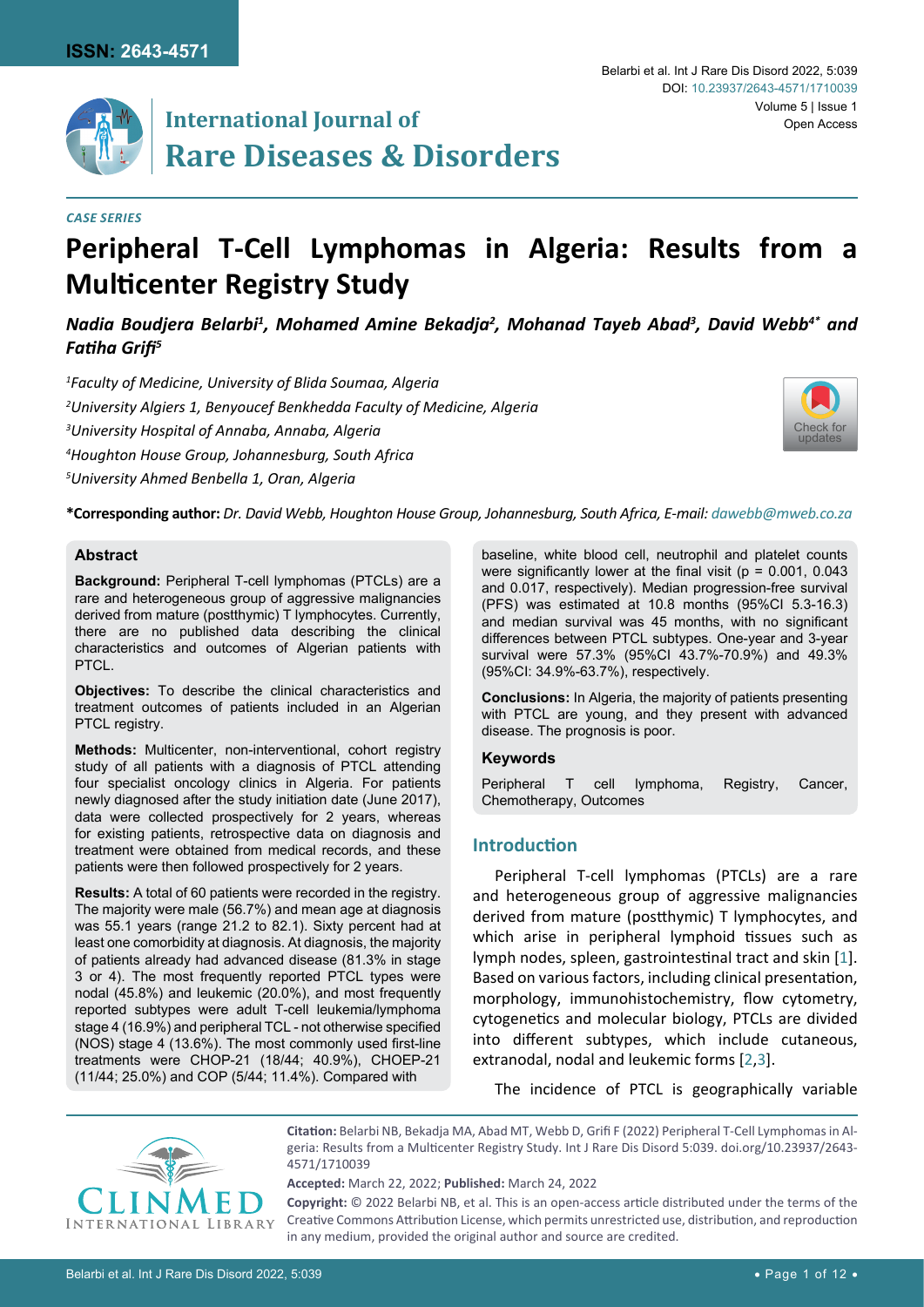and, even in the same country, the incidence of, and survival with, PTCL subtypes differs among different racial and ethnic groups [[4](#page-10-8)-[6](#page-10-4)]. In a large international survey, including several European countries, South Africa and the USA, PTCLs comprised between 5% and 10% of all non-Hodgkin lymphomas (NHLs) [[5](#page-10-9)]. In Europe and the USA, the most common subtype is PTCL not otherwise specified (NOS), which accounts for approximately one third of PTCL cases [[6](#page-10-4)]. However, in Asia, Africa and other parts of the world, the incidence of PTCL may be higher and, at least in part because of exposure to endemic oncogenic viruses, such as the Epstein-Barr virus (EBV) and the human T-cell leukemia virus-1 (HTLV-1), different subtypes predominate [[3](#page-10-2),[5](#page-10-9),[6](#page-10-4)]. In Hong Kong, 18% of NHLs were a PTCL [\[5\]](#page-10-9). In a registry study including patients with PTCL from 9 Asian countries, extranodal natural killer/T-cell lymphoma (NKTL) and angioimmunoblastic T-cell lymphoma (AITL) were the most common forms, together accounting for 52% of cases [[7](#page-10-5)]. The International NHL Classification Project showed that in Algeria, although the overall frequency of PTCL was similar to those in Western Europe and North America, NKTL accounted for 3% of NHLs, in comparison to 0.5% and 0.0% in the latter two countries, respectively [\[8\]](#page-10-10).

With the exception of anaplastic large cell lymphoma (ALCL) and anaplastic lymphoma kinase (ALK)-positive subtypes, patients with PTCL have a poor prognosis [[9](#page-10-6)- [11\]](#page-10-11). The most commonly used first-line chemotherapy strategies are CHOP (cyclophosphamide, doxorubicin, vincristine, prednisone) and CHOP-like regimens, which have remission rates of 50-65% [\[10](#page-10-3)]. However, approximately 75% of patients with T-cell lymphoma will relapse after initial therapy, which is associated with a poor outcome [[11\]](#page-10-11). Five-year overall survival rates with CHOP range from 32% to 43% for PTCL-NOS and 32% to 36% for AITL [\[9](#page-10-6),[10\]](#page-10-3). Data from the Swedish and Czech Lymphoma Registries showed that addition of etoposide to CHOP (CHOEP) improved progressionfree survival (PFS) in patients younger than 60 years [[12](#page-10-7),[13\]](#page-10-12).However, data are contradictory, and treatment outcomes may also differ by ethnicity or racial group. In an analysis of data from the Korean National Health Insurance Service and National Cancer Registry, in comparison to no etoposide, the addition of etoposide to CHOP or a CHOP-like regimen did not improve OS or PFS, but was associated with longer hospitalisations and cytopenias requiring more transfusion [\[14](#page-11-1)].

Retrospective data from the Swedish Lymphoma Registry demonstrated that up-front auto-stem cell transplantation (SCT) might improve overall survival (OS) and PFS in patients with nodal PTCL and enteropathy-associated T-cell lymphoma (excluding anaplastic lymphoma kinase-positive ALCL) [[12\]](#page-10-7). In the International T-cell project (a prospective cohort registry study) patients with PTCL who were refractory

to treatment or who relapsed after initial therapy had an overall survival of 5.8 months, and 3-year survival rates were 21% and 28%, respectively [[10\]](#page-10-3). However, 3-year survival rates were increased to 48% among patients who received and responded to salvage haematopoietic cell transplantation.

In the absence of sufficient randomized controlled studies to guide practice, observational studies and population-based registries with long follow-up can help to characterize patients with PTCL in different regions of the world and identify which treatment strategies might be more effective in specific patient populations. Data from several local and international registries have described the clinical presentation and outcomes of treatment in patients with PTCL in Europe, Asia and the USA [\[6](#page-10-4),[7](#page-10-5),[9](#page-10-6),[10](#page-10-3),[12](#page-10-7)[-23\]](#page-11-0).

However, to the best of our knowledge no data specific to Algeria has been published thus far. The purpose of this cohort PTCL registry study was to gain a better understanding of the clinical characteristics of PTCL patients in Algeria, current approaches and responses to first and second-line therapies, and to compare those with data from other international registries.

## **Patients and Methods**

This was a multicenter, non-interventional, cohort registry study of all patients with a diagnosis of PTCL attending four specialist oncology clinics in Algeria (Etablissement Hopitalier Universitaire d'Oran, Centre Hopital Universite Annaba Ibn Rochd, Centre Hospitalo-Universitaire Benimessous Hospital, and Centre Hospitalo-Universitaire Frantz Fanon de Blida). The registry comprised retrospective and prospective data. For patients newly diagnosed after the study initiation date (June 2017), data were collected prospectively for 2 years, whereas for existing patients, retrospective data on diagnosis and treatment were obtained from medical records, and these patients were then followed prospectively for 2 years to obtain data on current disease status and treatments. Inclusion criteria were male or female  $\geq$  18 years of age and previous or new diagnosis of pathologically confirmed PTCL according to World Health Organization classification [\[2\]](#page-10-1). Patients with current psychiatric illness that would interfere with their ability to comply with protocol requirements or give informed consent to enroll in the prospective data collection portion of the study were excluded. Patients with confirmed PTCL were assessed as per local practice, and all treatment decisions, type, and timing of disease monitoring were at the discretion of the treating physician.

## **Ethics and Consent**

The protocol (ONC15-MEA-401) was reviewed and approved by institutional/independent ethics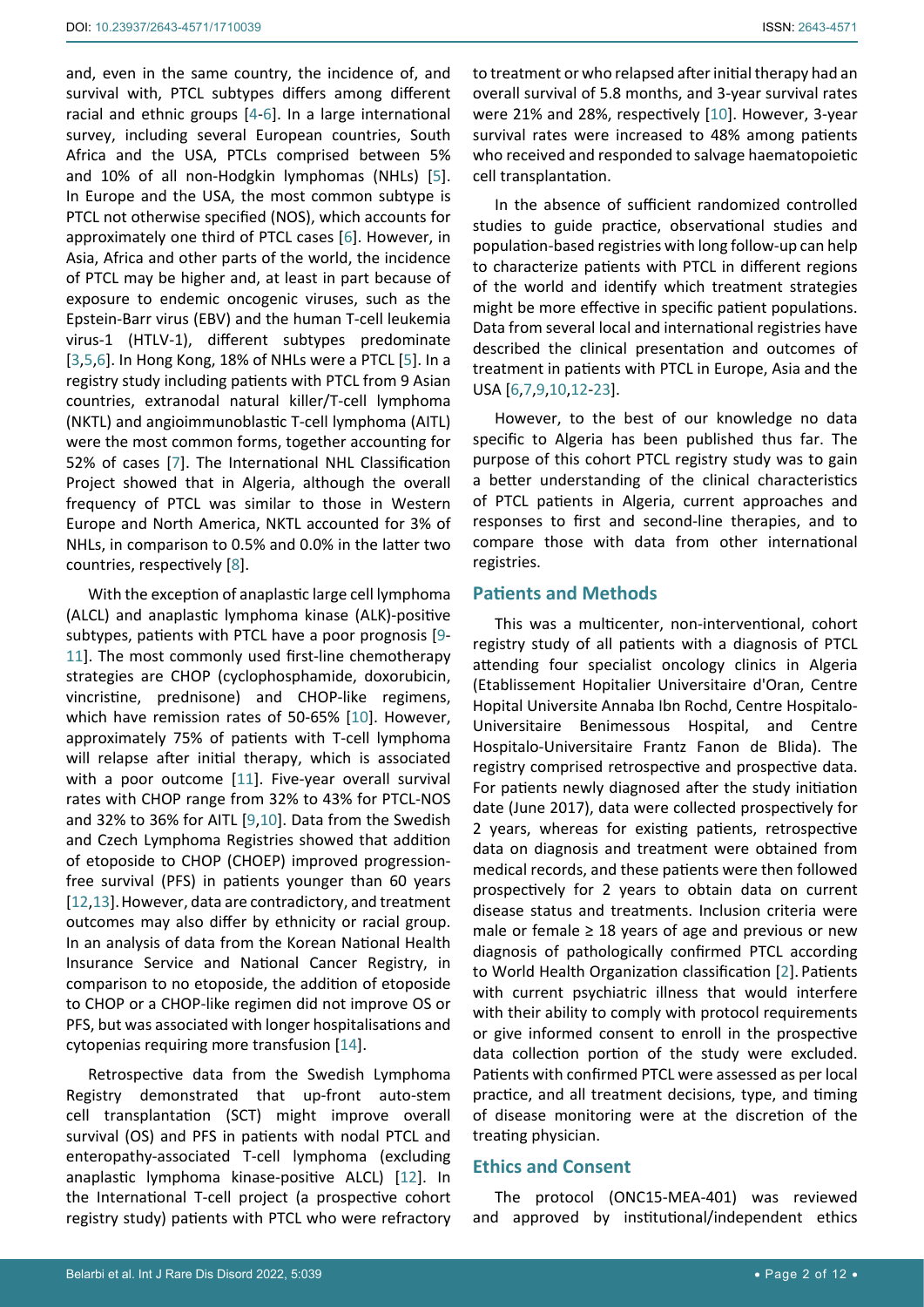committees and complied with recommendations of the 18th World Health Congress (Helsinki, 1964) and all applicable amendments and with the laws and regulations, as well as any applicable guidelines of Algeria. All patients included in the study provided informed consent and were free to withdraw from the study at any time.

## **Objectives**

The primary objectives of the study were to describe the frequencies of different types of PTCL and to understand current treatment patterns (first and second line treatments) for PTCL patients in routine real-world clinical practice. Secondary objectives were to (1) Describe clinical characteristics of PTCL patients at the time of diagnosis and at the last visit; (2) Assess response rates to  $1^{st}$  line and  $2^{nd}$  line treatments; (3) Assess the tumor related characteristics on response to primary and subsequent treatment; and (4) Compare the clinical characteristics at diagnosis and relapse/ progression and population-level mortality trends in Algeria with other registry data.

#### **Statistics**

Continuous variables were summarized using means and standard deviations or medians and ranges or interquartile ranges, as appropriate. Categorical data were summarized as numbers and percentages. Percentages were calculated according to the number of patients for whom data are available. Where values are missing, the denominator, which will be less than the total number of participating patients, was reported in the summary table. Chi-square test or Fisher's exact test were used to compare categorical data and demonstrate differences between groups. Continuous data were compared using unpaired or paired Student's t-tests and one-way analysis of variance (ANOVA) or two way ANOVA for data measured at one point in time or repeated measurements, respectively. Non-parametric tests were applied where the assumptions underlying the Student's t-test or ANOVA were not satisfied. Pearson's and Spearman's correlation coefficients were used to study the strength of association between two continuous variables, depending on whether they were distributed normally or not. All statistical tests used a significance level of  $\alpha$  = 0.05. Two-tailed tests were performed for all analyses that use statistical testing. Confidence intervals were presented with a 95% degree of confidence.

Time to progression was computed as the time from date of diagnosis to the date of progression for those who progressed, or date of death for those who did not have a record of progression, but had a record of death, or date of the last contact for those with no records of either progression or death. The latter group was considered censored. Kaplan Meier methods were used to obtain the median progression-free survival time, along with its 95% confidence interval (95%CI). Log-rank test, along with Cox regression, was used to compare progression-free survival time between the different PTCL types. The log-rank test was used to study differences in the estimates of endpoint events over time in relation to different treatment protocols and other prognostic factors that could affect survival. Cox proportional hazards regression model were applied to analyze the relationship between different treatment protocols and other prognostic factors and the estimates of the study endpoints. The Cox regression model was used to measure the effect of treatment protocols and each of the prognostic factors on the risk of failure after controlling for the effect of the all the other factors in the model. The assumption of proportional hazards was assessed by the visual judgment of the log-minus-log survival plots. Software Data management and analysis, and figures were performed using Statistical Package for Social Sciences (SPSS) vs. 23.

#### **Patients and baseline characteristics**

Between 4 June 2017 and 7 August 2018 a total of 60 patients were included in the registry. Fifty (83.3%) were existing patients for whom data on diagnosis and treatment were obtained from retrospective review of clinic records and prospective data were collected on current disease status and treatments. Ten patients (16.7%) were newly diagnosed and were followed prospectively for two years.

Demographics and disease characteristics at diagnosis are shown in [Table 1.](#page-3-0) The majority of patients were male (56.7%) and mean age at diagnosis was 55.1 years (range 21.2 to 82.1). Almost two thirds were Caucasian, whereas slightly less than one third were Black. The most common PTCL type was nodal (45.0%), followed by leukemic (21.7%), cutaneous (15.0%) and extranodal (13.6%). Overall, at diagnosis, the majority of patients already had advanced disease, with 16.9% in stage 3 and 64.4% in stage 4. Approximately 90% had Eastern Cooperative Oncology Group (ECOG) performance status  $\leq$  2 and the median ECOG performance status was 1. The most common PTCL subtypes were PTCL-NOS (20.3%), ALCL (ALK+/-) (16.9%) and adult T-cell leukemia/lymphoma (16.9%) ([Table 2\)](#page-3-1). There were no statistically significant differences in sex, race or age at diagnosis between the different subtypes of PTCL. In each subtype, the majority of patients were in stage 4 at diagnosis, except for those with NK/TCL nasal type or primary cutaneous CD30 positive T-cell lymphoproliferative PTCL, of whom 20% and 0%, respectively, were in stage 4 (p for NK/TCL nasal type vs. other subtypes = 0.01). All 4 of the patients with primary cutaneous CD30 positive T-cell lymphoproliferative PTCL had an ECOG performance status of 0 ( $p = 0.006$ ).

Data relating to comorbidities were obtained at the first prospective visit. Thirty six of the 60 patients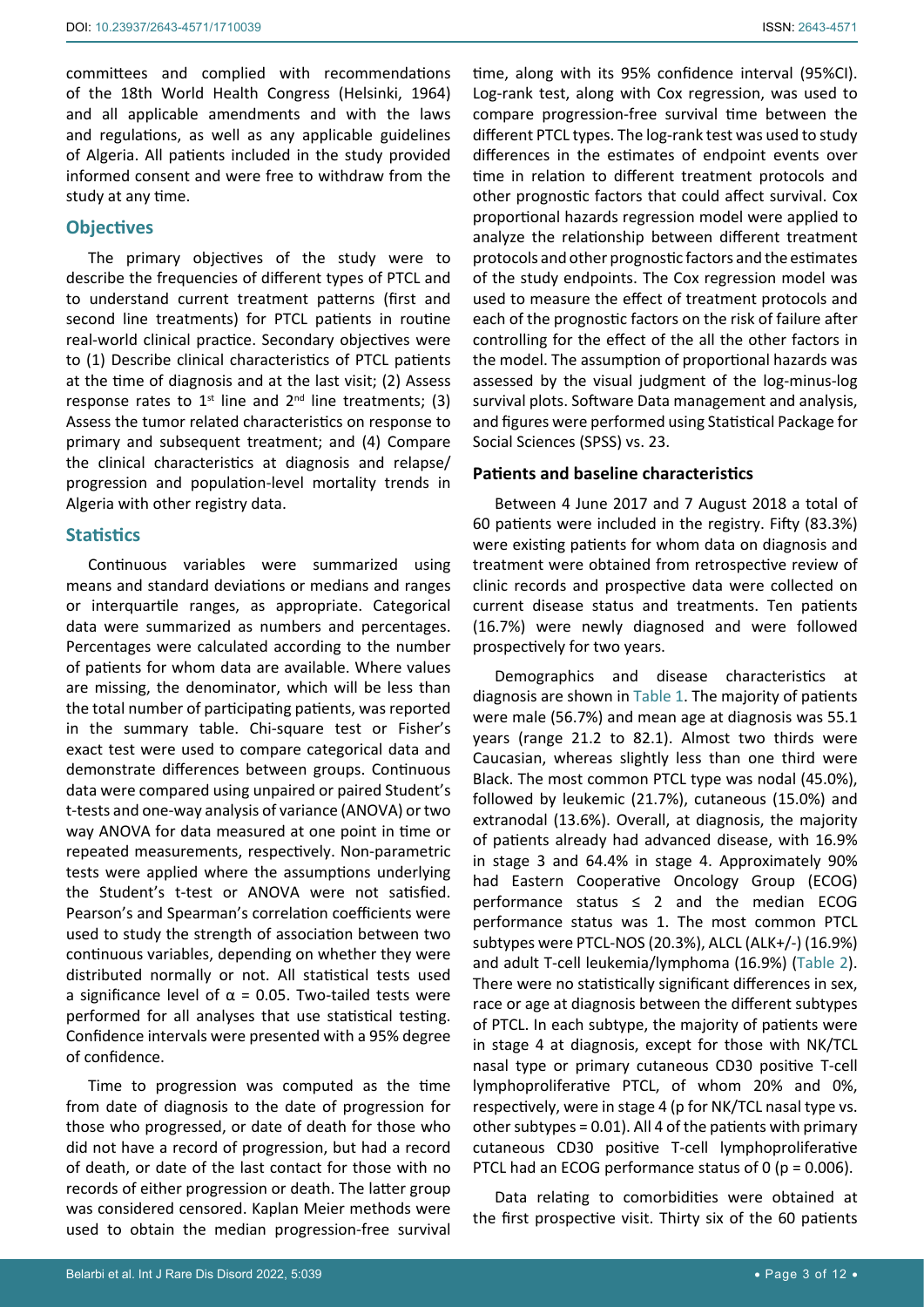| Variable                          |                          |              |
|-----------------------------------|--------------------------|--------------|
| Gender, n (%)                     | Males                    | 34 (56.7)    |
|                                   | Females                  | 26 (43.3)    |
| Nationality, n (%)                | Algerian                 | 60 (100.0)   |
| <b>Race</b> , n (%)               | Caucasian                | 38 (64.4)    |
|                                   | <b>Black</b>             | 18 (30.5)    |
|                                   | North Africa: Arabic     | $3(5.1\%)$   |
|                                   | missing                  | $\mathbf{1}$ |
| Age at diagnosis                  | Mean (SD)                | 55.1(13.7)   |
|                                   | Median                   | 54.9         |
|                                   | Minimum; Maximum         | 21.2; 82.1   |
| PTCL Type, n (%)                  | Cutaneous                | 9(15.0)      |
|                                   | Extranodal               | 8(13.3)      |
|                                   | Nodal                    | 27(45.0)     |
|                                   | Leukemic                 | 13 (21.7)    |
|                                   | Lymphoblastic T lymphoma | 2(3.4)       |
|                                   | missing                  | 1(1.7)       |
| Disease stage at diagnosis, n (%) | 1                        | 4(6.8)       |
|                                   | $\overline{2}$           | 7(11.9)      |
|                                   | 3                        | 10 (16.9)    |
|                                   | $\overline{4}$           | 38 (64.4)    |
|                                   | missing                  | 1            |
| <b>ECOG performance status at</b> | $\pmb{0}$                | 16 (28.1)    |
| diagnosis, n (%)                  | 1                        | 16 (28.1)    |
|                                   | $\overline{2}$           | 19 (33.3)    |
|                                   | 3                        | 4(7.0)       |
|                                   | $\overline{4}$           | 2(3.5)       |
|                                   | missing                  | 3            |

# <span id="page-3-0"></span>**Table 1:** Demographics and disease characteristics at diagnosis (N = 60).

SD: Standard Deviation; ECOG: Eastern Cooperative Oncology Group

<span id="page-3-1"></span>**Table 2:** PTCL subtypes disease stage.

|                                        |                | <b>Stage</b>   |      | <b>Total</b>   |       |
|----------------------------------------|----------------|----------------|------|----------------|-------|
| PTCL subtype $[N = 60]$                | stage          | n              | %    | n              | %     |
| <b>Cutaneous</b>                       |                |                |      | 9              | 15.0% |
| Mycosis fungoides                      | 4              | 1              | 100% | 1              | 1.7%  |
| Transformed mycosis fungoides          | 4              | 1              | 100% | $\mathbf{1}$   | 1.7%  |
| Sézary syndrome                        | 4              | 3              | 100% | 3              | 5.1%  |
| Primary cutaneous CD30 positive T-cell | missing        | 1              | 25%  |                |       |
| lymphoproliferative                    |                | 2              | 50%  |                |       |
|                                        | 3              | 1              | 25%  | $\overline{4}$ | 6.8%  |
| <b>Extranodal</b>                      |                |                |      | 8              | 13.3% |
| NKTCL nasal type                       |                | 1              | 20%  |                |       |
|                                        | $\overline{2}$ | 3              | 60%  |                |       |
|                                        | 4              | 1              | 20%  | 5              | 8.5%  |
| Enteropathy-associated TCL             | $\overline{2}$ | 1              | 33%  |                |       |
|                                        | 4              | 2              | 67%  | 3              | 5.1%  |
| <b>Nodal</b>                           |                |                |      | 27             | 45.0% |
| PTCL-NOS                               | 3              | $\overline{4}$ | 33%  |                |       |
|                                        | 4              | 8              | 67%  | 12             | 20.3% |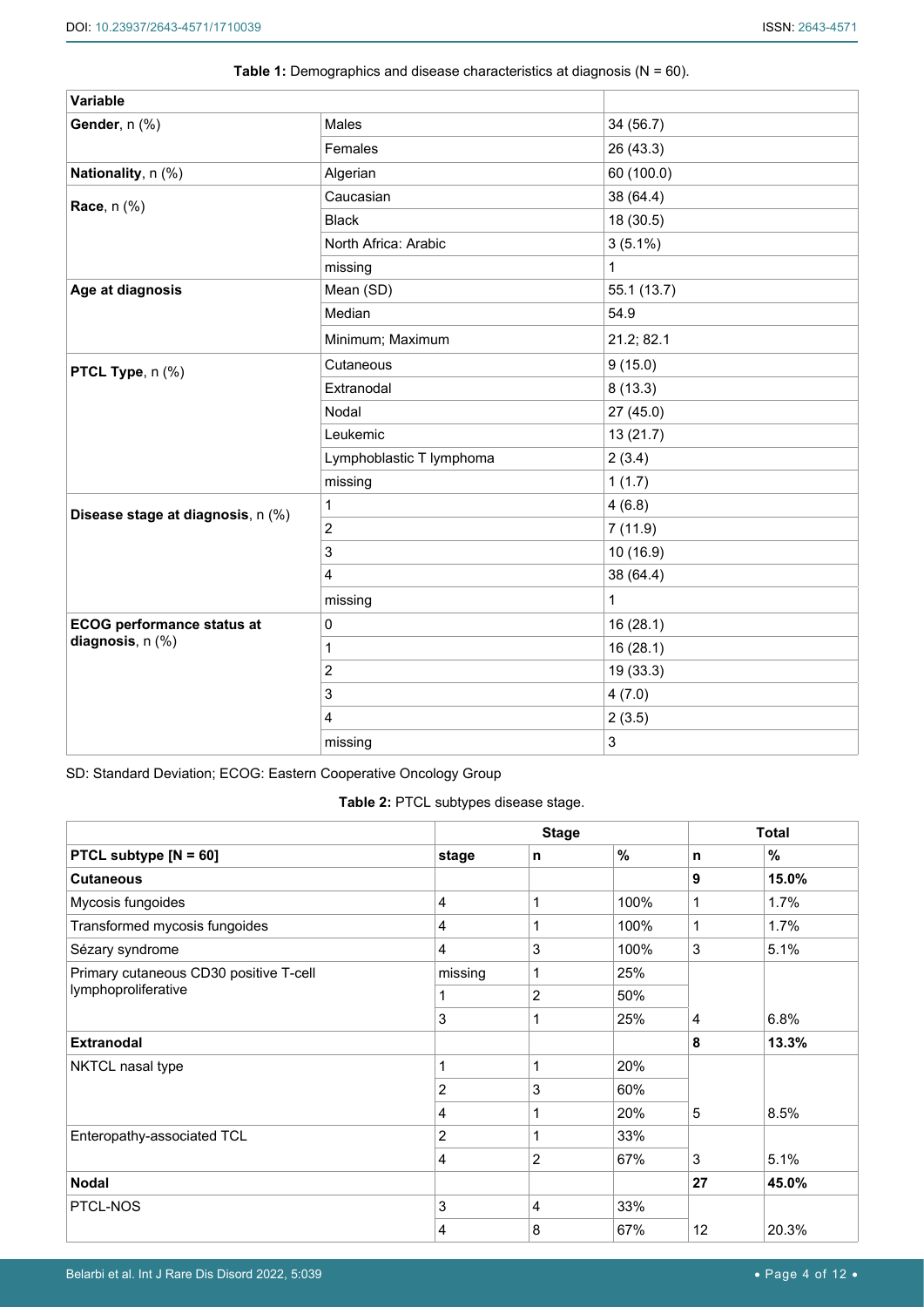| Anaplastic large cell lymphoma (ALK+/-)    | $\overline{2}$ | $\overline{2}$ | 20%  |                |       |
|--------------------------------------------|----------------|----------------|------|----------------|-------|
|                                            | 3              | 3              | 30%  |                |       |
|                                            | 4              | 5              | 50%  | 10             | 16.9% |
| Angioimmunoblastic TCL                     | 3              | $\overline{2}$ | 40%  |                |       |
|                                            | 4              | 3              | 60%  | 5              | 8.5%  |
| Leukemic                                   |                |                |      | 13             | 21.7% |
| Adult T-cellleukemia/lymphoma              | 4              | 10             | 100% | 10             | 16.9% |
| T-cell prolymphocytic leukemia             | 4              |                | 100% |                | 1.7%  |
| T-cell large granular lymphocytic leukemia | 4              | $\overline{2}$ | 100% | $\overline{2}$ | 3.4%  |
| Lymphoblastic T-cell lymphoma              | $\overline{2}$ |                | 50%  |                |       |
|                                            | 4              |                | 50%  | $\mathbf 2$    | 3.4%  |
| Subtype data missing                       |                |                | 100% | 1              | 1.7%  |

<span id="page-4-0"></span>**Table 3:** Haematological and laboratory data at baseline and last observation.

|                                         |            | <b>Baseline</b> | <b>Last observation</b> | Change  | P value |
|-----------------------------------------|------------|-----------------|-------------------------|---------|---------|
| Haematology                             |            |                 |                         |         |         |
| Haemoglobin (g/dL)                      | N          | 58              | 39                      |         |         |
|                                         | Median     | 11.45           | 11.6                    | 0.15    | 0.832   |
|                                         | <b>IQR</b> | 9.15-12.80      | 9.90-12.70              |         |         |
| Haematocrit (%)                         | ${\sf N}$  | 52              | 33                      |         |         |
|                                         | Median     | 35.2            | 34.2                    | $-1$    | 0.226   |
|                                         | <b>IQR</b> | 30.15-40.23     | 31.80-37.45             |         |         |
| Red blood cells (x 10 <sup>12</sup> /L) | ${\sf N}$  | 51              | 33                      |         |         |
|                                         | Median     | $\overline{4}$  | 3.89                    | $-0.11$ | 0.079   |
|                                         | <b>IQR</b> | 3.20-4.43       | 3.13-4.41               |         |         |
| Leucocytes (x 10 <sup>9</sup> /L)       | ${\sf N}$  | 58              | 39                      |         |         |
|                                         | Median     | 9.07            | 5.55                    | $-3.52$ | 0.001   |
|                                         | <b>IQR</b> | 5.89-19.05      | 4.50-7.80               |         |         |
| Neutrophils (x 10 <sup>9</sup> /L)      | N          | 53              | 30                      |         |         |
|                                         | Median     | 4.27            | 3.16                    | $-1.11$ | 0.043   |
|                                         | <b>IQR</b> | 2.77-7.59       | 2.12-4.56               |         |         |
| Lymphocytes (x10 <sup>9</sup> /L)       | ${\sf N}$  | 52              | 27                      |         |         |
|                                         | Median     | $\overline{2}$  | 1.99                    | $-0.01$ | 0.105   |
|                                         | IQR        | 1.42-4.88       | 1.30-2.66               |         |         |
| Monocytes (x10 <sup>9</sup> /L)         | ${\sf N}$  | 41              | 19                      |         |         |
|                                         | Median     | 0.45            | 0.55                    | 0.1     | 0.504   |
|                                         | <b>IQR</b> | $0.20 - 0.80$   | $0.26 - 0.86$           |         |         |
| Basophils (x10 <sup>9</sup> /L)         | N          | 39              | 16                      |         |         |
|                                         | Median     | 0.01            | 0                       | $-0.01$ | 0.055   |
|                                         | <b>IQR</b> | $0.00 - 0.07$   | $0.00 - 0.08$           |         |         |
| Eosinophils (x10 <sup>9</sup> /L)       | ${\sf N}$  | 39              | 16                      |         |         |
|                                         | Median     | 0.06            | 0.04                    | $-0.02$ | 0.716   |
|                                         | <b>IQR</b> | $0.00 - 0.30$   | $0.00 - 0.30$           |         |         |
| Platelets (x10 <sup>9</sup> /L)         | N          | 58              | 39                      |         |         |
|                                         | Median     | 236.5           | 200                     | $-36.5$ | 0.017   |
|                                         | <b>IQR</b> | 152.25-353.25   | 127.00-267.00           |         |         |
| Laboratory data                         |            |                 |                         |         |         |
| ALT (U/L)                               | ${\sf N}$  | 51              | 26                      |         |         |
|                                         | Median     | 19              | 26.5                    | $7.5$   | 0.278   |
|                                         | <b>IQR</b> | 13.00-31.00     | 13.65-43.35             |         |         |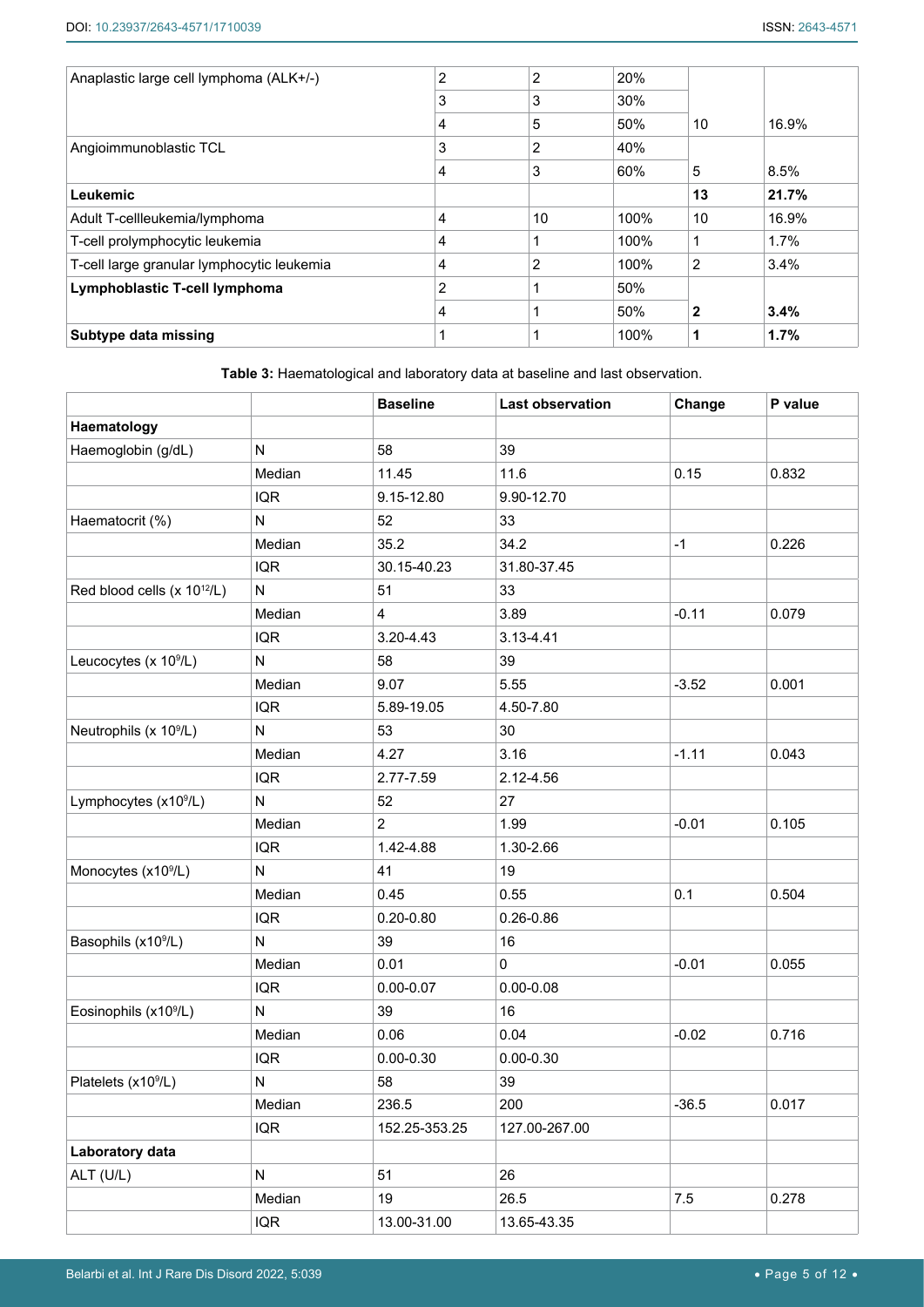| AST (U/L)               | N          | 50            | 26           |         |       |
|-------------------------|------------|---------------|--------------|---------|-------|
|                         | Median     | 23            | 26.5         | 3.5     | 0.018 |
|                         | <b>IQR</b> | 18.00-35.98   | 19.75-37.40  |         |       |
| ALP (U/L)               | N          | 48            | 26           |         |       |
|                         | Median     | 162           | 143          | $-19$   | 0.456 |
|                         | <b>IQR</b> | 80.75-263.50  | 99.75-170.00 |         |       |
| Total bilirubin (mg/L)  | N          | 41            | 20           |         |       |
|                         | Median     | 4.62          | 5.65         | 1.03    | 0.001 |
|                         | <b>IQR</b> | $3.21 - 8.05$ | 4.58-10.75   |         |       |
| Serum creatinine (mg/L) | N          | 54            | 31           |         |       |
|                         | Median     | 8.89          | 8.17         | $-0.72$ | 0.287 |
|                         | <b>IQR</b> | 7.05-10.02    | 7.00-11.00   |         |       |

ALT: Alanine Aminotransferase; AST: Aspartate Aminotransferase; ALP: Alkaline Phosphatase; IQR: Interquartile Range

(60%) had one or more comorbidity, of which the most frequent were diabetes mellitus (11/60; 18.3%), hypertension (9/60; 15.0%), arterial hypertension (4/60; 6.6%), asthma, herniated disc and neutropenia (2/60; 3.3% each). Other comorbidities were limited to 1 patient each.

# **Clinical examination at baseline and final visit**

At diagnosis, mean (SD) systolic blood pressure (BP) was 119.2 (22.5) mmHg and mean diastolic BP was 73.9 (29.4) mmHg; mean body weight was 70.9 kg and mean body mass index (BMI) was 24.4 kg/m<sup>2</sup>. These parameters did not change significantly between baseline and the final visit. General examination was unremarkable in the majority of patients both at baseline and final visit, and there were no significant differences in any of the variables between these two assessments. At baseline, the most common documented abnormalities were enlarged lymph nodes in 11 out of 36 patients and dermatological signs or symptoms in 9 out of 37 patients.

# **Laboratory investigations at baseline and final visit**

Results for hematological, hepatic and renal laboratory investigations are shown in [Table 3](#page-4-0).

In comparison with baseline investigations, haemoglobin, haematocrit, and red blood cell, lymphocyte, monocyte, basophil and eosinophil counts were not significantly different at the final visit. However, white blood cell, neutrophil and platelet counts were significantly lower at the final visit ( $p = 0.001$ , 0.043 and 0.017, respectively).

In comparison with baseline, at the final visit there were significant increases in aspartate aminotransferase (AST) and total bilirubin ( $p = 0.018$ and 0.001, respectively), whereas changes in alanine aminotransferase (ALT) and alkaline phosphatase (ALP) did not reach statistical significance. Serum creatinine level remained stable.

#### **Serology**

In the majority of patients serology was not done or not reported either at the baseline retrospective visit or first prospective visit. Two patients had results for human T-lymphotropic virus (HTLV)-1, viral capsid antigen antibody (VCA) immunoglobulin G (IgG) and Epstein Barr nuclear antigen (EBNA). Both were negative for HTLV-1 and VCA IgG. One patient tested positive for EBNA, whereas the other's results were negative.

#### **Lines of treatment and outcomes**

Data about first line treatment at baseline visit were available for 44 patients. At this visit, the most commonly used first-line treatments were CHOP-21 (18/44; 40.9%), CHOEP-21 (11/44; 25.0%) and COP (5/44; 11.4%). Linker regimens and mini CHOP were first line therapies in 2 (4.5%) patients each and 1 patient (2.3%) each received bendamustine, VCAP, cyclophosphamide or methotrexate. One patient did not receive treatment. Although there were some observed differences between the different PTCL types in selected baseline regimen, the only one that was statistically significant was more frequent use of Linker regimens for lymphoblastic T-lymphoma as compared to other types ( $p = 0.048$ ). Other differences did not reach statistical significance.

Documented lines of treatment (from first-recorded treatment) and outcomes for all 60 patients are shown in [Table 4](#page-6-0) and a full description of each chemotherapy regimen is listed beneath the table.

Median progression-free survival (PFS) was estimated at 10.8 months (95%CI 5.3-16.3) [\(Figure 1\)](#page-8-0). Although some differences were observed between types of PTCL [\(Figure 2](#page-9-0)), they did not achieve statistical significance, and the small sample sizes in some of the groups precluded estimation of median survival times.

At last observation, 45% of the patients had died and 1.7% were lost to follow up. Although there were differences between subtypes in terms of mortality, they did not reach statistical significance due to the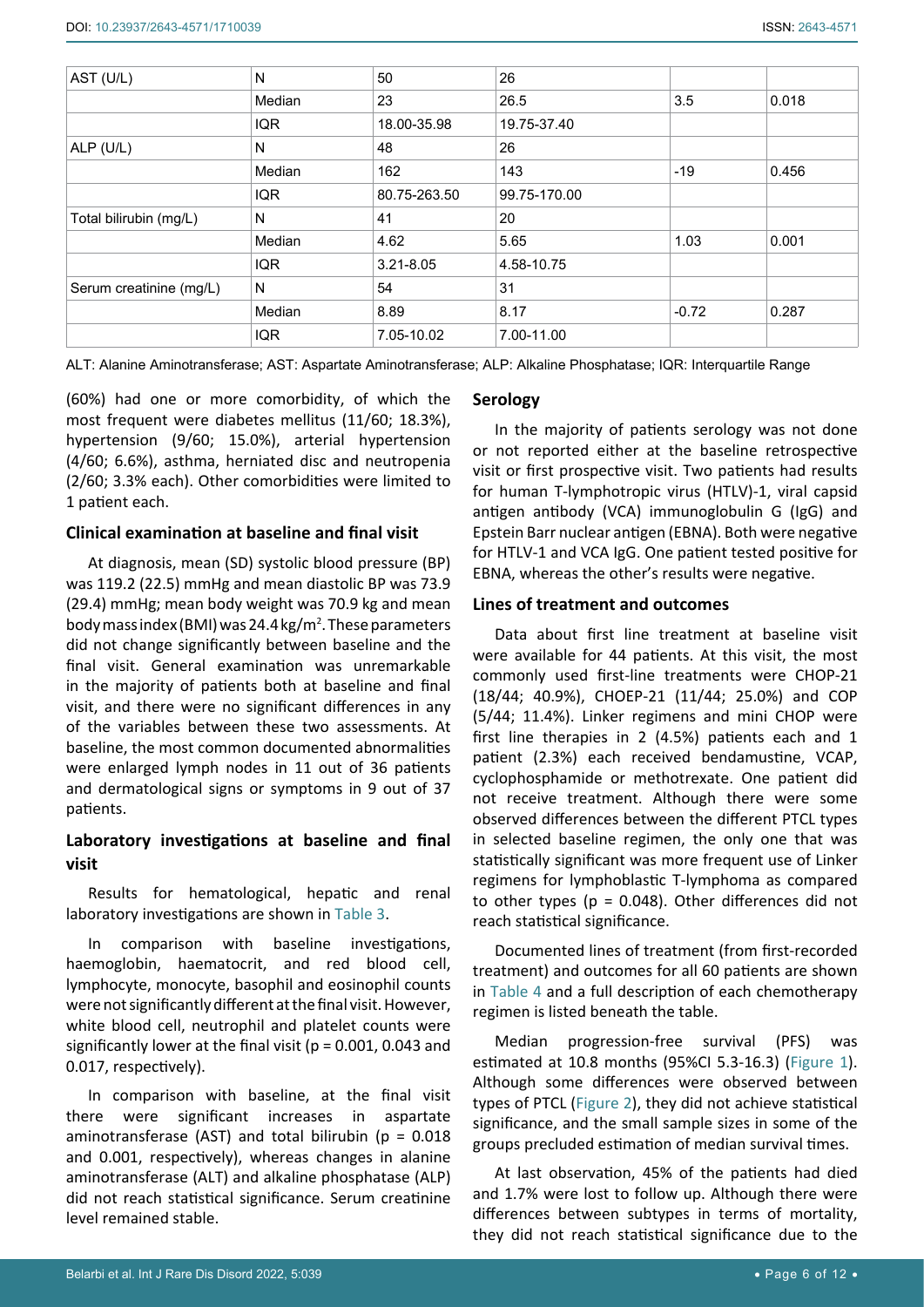<span id="page-6-0"></span>

| <b>Subtype</b>                                                                 | <b>Stage</b>            | 1 <sup>st</sup> recorded<br>line of treat- | <b>Outcome if</b><br>available | $2nd$ recorded<br>line of treat-                   | <b>Outcome</b>   | 3rd record-<br>ed line of     | <b>Outcome</b> |
|--------------------------------------------------------------------------------|-------------------------|--------------------------------------------|--------------------------------|----------------------------------------------------|------------------|-------------------------------|----------------|
|                                                                                |                         | ment                                       |                                | ment                                               |                  | treatment                     |                |
| Sézary syndrome                                                                | 4                       | Methotrexate                               | ongoing                        |                                                    |                  |                               |                |
| PTCL-NOS                                                                       | 3                       | CHOEP-21                                   | ongoing                        |                                                    |                  |                               |                |
| PTCL-NOS                                                                       | $\sqrt{3}$              | CHOP-21                                    | death                          |                                                    |                  |                               |                |
| Enteropathy-associated<br><b>TCL</b>                                           | $\overline{4}$          | CHOEP-21                                   | <b>PD</b>                      | <b>DHAP</b>                                        | PD/death         |                               |                |
| Anaplastic large cell<br>lymphoma (ALK+/-)                                     | $\overline{4}$          | CHOEP-21                                   | ongoing\death                  |                                                    |                  |                               |                |
| Angioimmunoblastic TCL                                                         | 4                       | <b>COP</b>                                 | missing                        | CHOEP-21                                           | ongoing          | CHOP14                        | <b>PR</b>      |
| Adult T-cellleukemia/<br>lymphoma                                              | $\overline{\mathbf{4}}$ | CHOP-21                                    | <b>SD</b>                      |                                                    |                  |                               |                |
| Adult T-cellleukemia/<br>lymphoma                                              | 4                       | CHOP-21                                    | ongoing                        |                                                    |                  |                               |                |
| Primary cutaneous<br>CD30- positive T-cell<br>lymphoproliferative<br>disorders | $\mathbf{1}$            | CHOP-21                                    | ongoing\CR                     |                                                    |                  |                               |                |
| NKTCL nasal Type                                                               | $\overline{c}$          | CHOEP-21                                   | ongoing\death                  |                                                    |                  |                               |                |
| NKTCL nasal Type                                                               | 4                       | CHOP-21                                    | death                          |                                                    |                  |                               |                |
| Enteropathy-associated<br><b>TCL</b>                                           | $\overline{4}$          | CHOP-21                                    | ongoing\death                  |                                                    |                  |                               |                |
| PTCL-NOS                                                                       | 3                       | Bendamus-<br>tine                          | PD                             | <b>ESHAP</b>                                       | SD\death         |                               |                |
| PTCL-NOS                                                                       | 3                       | CHOP-21                                    | ongoing\death                  |                                                    |                  |                               |                |
| PTCL-NOS                                                                       | 4                       | CHOP-21                                    | death                          |                                                    |                  |                               |                |
| PTCL-NOS                                                                       | 4                       | CHOEP-21                                   | death                          |                                                    |                  |                               |                |
| Anaplastic large cell<br>lymphoma (ALK+/-)                                     | 2                       | CHOP-21                                    | ongoing\death                  |                                                    |                  |                               |                |
| Anaplastic large cell<br>lymphoma (ALK+/-)                                     | 4                       | <b>VCAP</b>                                | ongoing\death                  |                                                    |                  |                               |                |
| Adult T-cell leukemia/<br>Iymphoma                                             | 4                       | CHOEP-21                                   | <b>SD</b> \death               |                                                    |                  |                               |                |
| Adult T-cell leukemia/<br>lymphoma                                             | $\overline{4}$          | CHOP-21                                    | PD                             | <b>GEMOX</b>                                       | <b>PD</b> \death |                               |                |
| Adult T-cellleukemia/<br>lymphoma                                              | $\overline{\mathbf{4}}$ |                                            | lost to follow<br>up           |                                                    |                  |                               |                |
| T-cell large granular<br>lymphocytic leukemia                                  | $\overline{\mathbf{4}}$ |                                            | death                          |                                                    |                  |                               |                |
| Not available-stage 1                                                          | 1                       | CHOP-21                                    | Ongoing                        | <b>ESHAP</b>                                       | <b>PD</b> \death |                               |                |
| Transformed mycosis<br>fungoides                                               | $\overline{\mathbf{4}}$ | <b>COP</b>                                 | ongoing                        | CHOEP-21                                           | <b>SD</b>        | COEP and<br>methotrex-<br>ate | SD\death       |
| PTCL-NOS                                                                       | 4                       | <b>COP</b>                                 | PD                             | <b>COEP</b>                                        | ongoing          |                               |                |
| Primary cutaneous<br>CD30- positive T-cell<br>lymphoproliferative<br>disorders | 1                       | CHOP-21                                    | SD then PR                     |                                                    |                  |                               |                |
| Angioimmunoblastic TCL 4                                                       |                         | cyclophos-<br>phamide                      |                                | Cyclophos-<br>phamide/<br>Etoposide/<br>Prednisone | PD               | <b>CVP</b>                    | ongoing        |
| Adult T-cell leukemia/<br>lymphoma                                             | $\overline{4}$          | CHOP-21                                    | PR then PD                     | <b>GEMOX</b>                                       | ongoing          |                               |                |
| <b>NKTCL Nasal Type</b>                                                        | $\sqrt{2}$              | CHOP-21                                    | death                          |                                                    |                  |                               |                |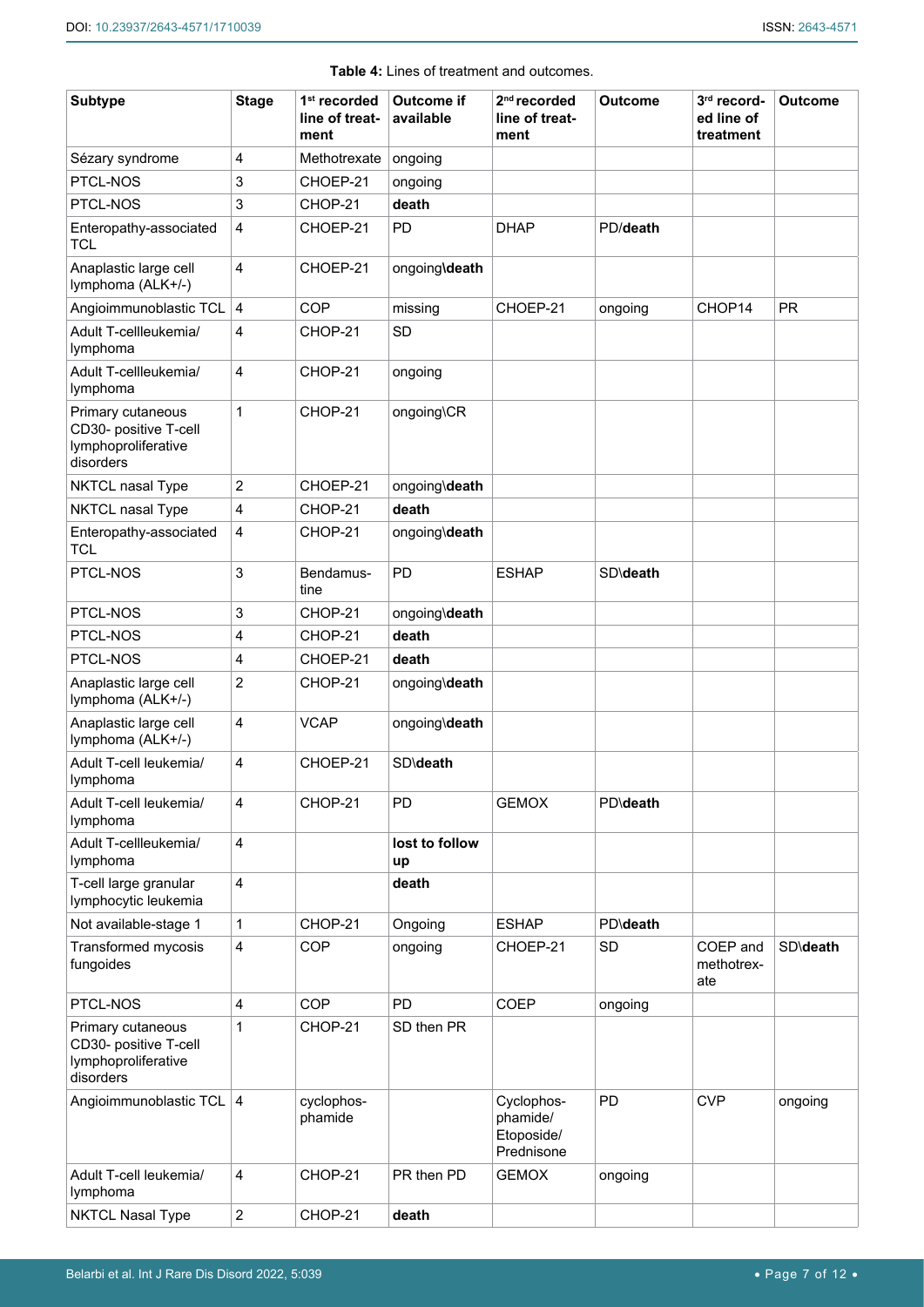| Enteropathy-associated<br><b>TCL</b>                                           | $\overline{c}$          | CHOEP-21                                                                           | SD\death              |                                        |                  |                                                                                                                                            |          |
|--------------------------------------------------------------------------------|-------------------------|------------------------------------------------------------------------------------|-----------------------|----------------------------------------|------------------|--------------------------------------------------------------------------------------------------------------------------------------------|----------|
| Anaplastic large cell lym-<br>phoma (ALK+/-)                                   | $\vert$ 4               | CHOP-21                                                                            | <b>CR</b>             | CHOEP-21                               | <b>PR</b>        |                                                                                                                                            |          |
| Angioimmunoblastic TCL 3                                                       |                         | CHOP-21                                                                            |                       |                                        |                  |                                                                                                                                            |          |
| Angioimmunoblastic TCL   4                                                     |                         | <b>COP</b>                                                                         |                       | CHOEP-21                               | death            |                                                                                                                                            |          |
| Lymphoblastic T<br>lymphoma                                                    | 4                       | Mini CHOP                                                                          | PD                    | Methotrexate +<br>asparaginase         | CR\death         |                                                                                                                                            |          |
| Angioimmunoblastic TCL                                                         | $\sqrt{3}$              | CHOP-21                                                                            | PR then PD<br>then CR |                                        |                  |                                                                                                                                            |          |
| Adult T-cell leukemia/<br>lymphoma                                             | 4                       | CHOEP-21                                                                           | PR\death              |                                        |                  |                                                                                                                                            |          |
| Mycosis fungoides                                                              | 4                       | CHOP-21\<br>CHOEP-21                                                               | CR\PD                 | CHOEP-21                               | <b>SD</b>        |                                                                                                                                            |          |
| Sézary syndrome*                                                               | 4                       | CHOEP-21                                                                           | <b>PR</b>             | <b>DHAP</b>                            | <b>PR\death</b>  |                                                                                                                                            |          |
| Primary cutaneous<br>CD30- positive T-cell<br>lymphoproliferative<br>disorders | 3                       | CHOEP-21                                                                           | <b>SD</b>             | Gemcitabine                            | <b>SD</b>        |                                                                                                                                            |          |
| Adult T-cell leukemia/<br>lymphoma                                             | 4                       |                                                                                    |                       |                                        |                  |                                                                                                                                            |          |
| Adult T-cell leukemia/<br>lymphoma                                             | 4                       | COP/CHOP-<br>21                                                                    | SD\death              |                                        |                  |                                                                                                                                            |          |
| PTCL-NOS                                                                       | 3                       | CHOP-21                                                                            | SD\PD                 | CHOEP-21                               | <b>SD</b>        | Gemcit-<br>abine                                                                                                                           | SD\death |
| PTCL-NOS                                                                       | $\overline{\mathbf{4}}$ | CHOP-21                                                                            | <b>CR</b>             |                                        |                  |                                                                                                                                            |          |
| Anaplastic large cell<br>lymphoma (ALK+/-)                                     | $\overline{c}$          | CHOEP-21                                                                           | <b>CR</b>             | <b>ESHAP</b>                           |                  |                                                                                                                                            |          |
| Anaplastic large cell<br>lymphoma (ALK+/-)                                     | $\mathsf 3$             | <b>CHOEP\</b><br>CHOEP-21                                                          | SD\CR                 | <b>COEP</b>                            | <b>CR</b>        |                                                                                                                                            |          |
| Anaplastic large cell<br>lymphoma (ALK+/-)                                     | $\mathsf 3$             | COP                                                                                |                       | <b>DHAP</b>                            | PD               | <b>COEP</b>                                                                                                                                |          |
| Primary cutaneous<br>CD30- positive T-cell<br>lymphoproliferative<br>disorders |                         | CHOP-21                                                                            | <b>SD</b>             | L Asparagi-<br>nase/ Metho-<br>trexate | <b>SD</b>        | <b>GDP</b>                                                                                                                                 |          |
| <b>NKTCL Nasal Type</b>                                                        | $\mathbf{1}$            | CHOP-21                                                                            | <b>CR</b>             | Radiotherapy                           | <b>PR</b>        |                                                                                                                                            |          |
| Anaplastic large cell<br>lymphoma (ALK+/-)                                     | $\mathsf 3$             | CHOEP-21                                                                           | SD\PD                 | <b>ICE</b>                             |                  | Vélbé<br>Dexameth-<br>asone /In-<br>terventional<br>treatment<br>Gem-<br>citabine<br>Dexameth-<br>asone/<br>Gemcit-<br>abine/<br>Etoposide | PD\death |
| PTCL-NOS                                                                       | $\overline{4}$          | CHOP-21                                                                            | SD\PD                 | <b>GEMOX</b>                           | <b>PD</b> \death |                                                                                                                                            |          |
| PTCL-NOS                                                                       | $\mathsf 3$             | CHOEP-21                                                                           | <b>CR</b>             |                                        |                  |                                                                                                                                            |          |
| PTCL-NOS                                                                       | $\overline{\mathbf{4}}$ | HyperCVAD<br>alternating<br>with high-<br>dose metho-<br>trexate and<br>cytarabine | <b>PD</b> \CR         | D-BEGEV\<br>linker                     | <b>CR</b>        |                                                                                                                                            |          |
| T-cell prolymphocytic<br>leukemia stage 4                                      | $\overline{\mathbf{4}}$ | Linker                                                                             | <b>CR</b>             |                                        |                  |                                                                                                                                            |          |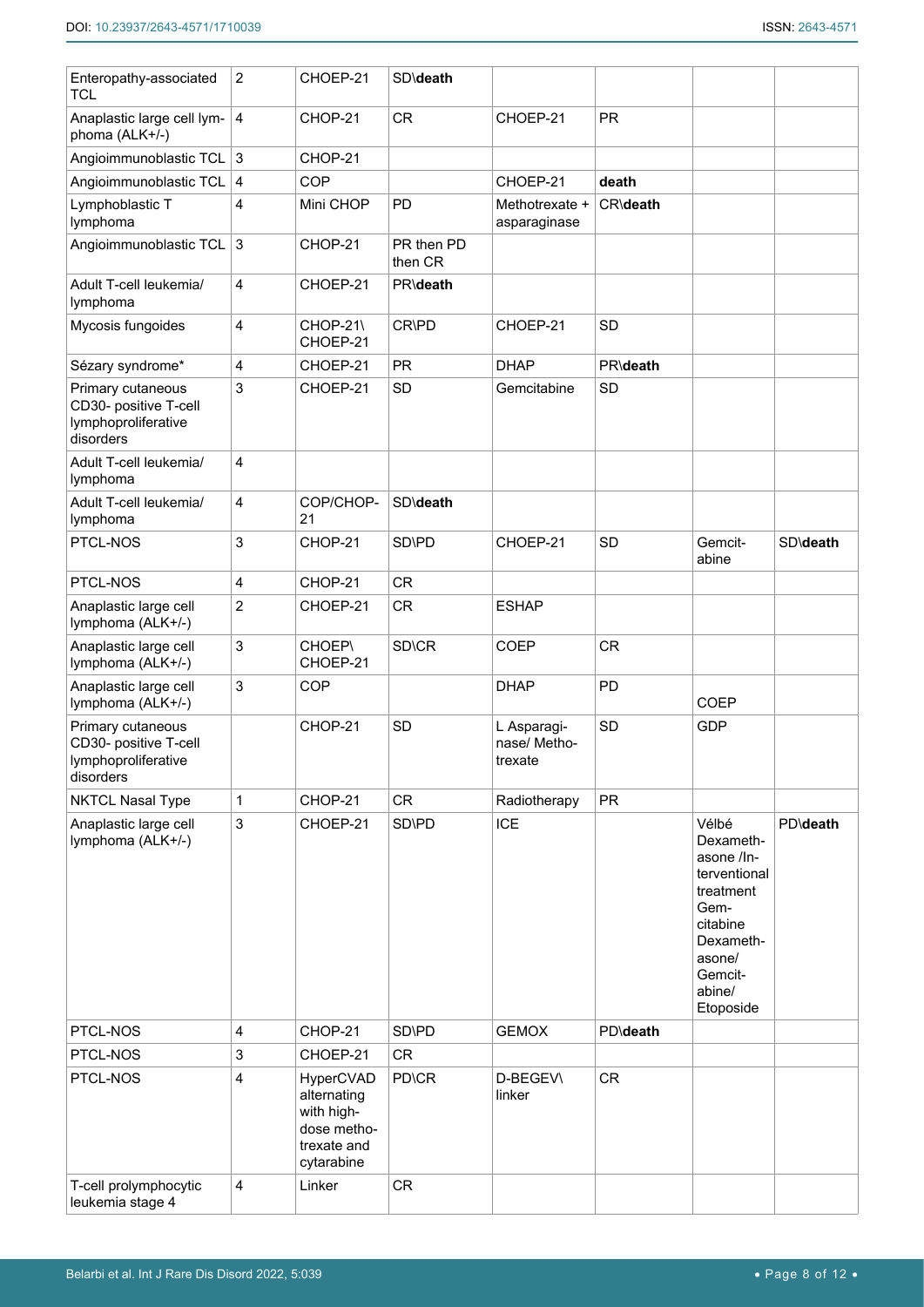| Sézary syndrome stage<br>4                    | 4              | CHOP-21               | <b>SD</b>    | methotrexate                                                          | <b>SD</b> |                    |                |
|-----------------------------------------------|----------------|-----------------------|--------------|-----------------------------------------------------------------------|-----------|--------------------|----------------|
| <b>NKTCL Nasal Type</b>                       | $\overline{2}$ | CHOP-21               | <b>CR\PD</b> | <b>GEMOX</b>                                                          | <b>CR</b> | radio ther-<br>apy | C <sub>R</sub> |
| T-cell large granular<br>lymphocytic leukemia | 4              | CHOP-21               | <b>SD</b>    | Gemcitabine                                                           | <b>SD</b> | Fludara-<br>bine   | <b>SD</b>      |
| Lymphoblastic T<br>lymphoma                   | $\overline{2}$ | Linker                | <b>CR</b>    |                                                                       |           |                    |                |
| Adult T-cell leukemia/<br>lymphoma            | 4              | $CHOP-21$<br>CHOEP-21 |              | Methotrexate<br>asparaginase<br>Linker\meth-<br>otrexate high<br>dose | CR.       |                    |                |
| Anaplastic large cell<br>lymphoma (ALK+/-)    | 4              | Mini chop             | <b>CR</b>    |                                                                       |           |                    |                |
| Anaplastic large cell<br>lymphoma (ALK+/-)    | 4              | CHOP-21               | CR\relapse   | Linker                                                                |           |                    |                |

\* The baseline treatment given to this patient is not expected to be the first line of treatment since the time between the date of diagnosis and date of the first recorded line of treatment is 158 days.

BEGEV: Bendamustine, Gemcitabine, Vinorelbine; CHOP: Cyclophosphamide, Hydroxyrubicin, Vincristine, Prednisone; CHOEP: Cyclophosphamide, Hydroxyldaunorubicin (Doxorubicin), Vincristine, Etoposide, Prednisone; COEP: Cyclophosphamide, Vincristine, Etoposide, Prednisone; COP: Cyclophosphamide, Vincristine, Prednisone; CVAD: Cyclophosphamide, Vincristine, Doxorubicin, Dexamethasone; CVP: Cyclophosphamide, Vincristine, Prednisone; DHAP: Dexamethasone, Ara-C, Cytarabine, Cisplatin; ESHAP: Etoposide, Methylprednisolone, Cytarabine, Cisplatin; GDP: Gemcitabine, Dexamethasone, Cisplatin; GEMOX: Gemcitabine, Oxaliplatin; ICE: Ifosfamide, Carboplatin, Etoposide; Linker: (1) Daunorubicin, Vincristine, Prednisone, Asparaginase, or (2) Daunorubicin, Vincristine, Asparaginase, Methotrexate, Cytarabine, Cyclophosphamide, Purinethol, vp16; VCAP: Vincristine, Cyclophosphamide, Doxorubicin, Prednisolone.

CR: Complete Remission/Complete Response; PD: Progressive Disease; PR: Partial Response/Partial Remission; SD: Stable Disease

<span id="page-8-0"></span>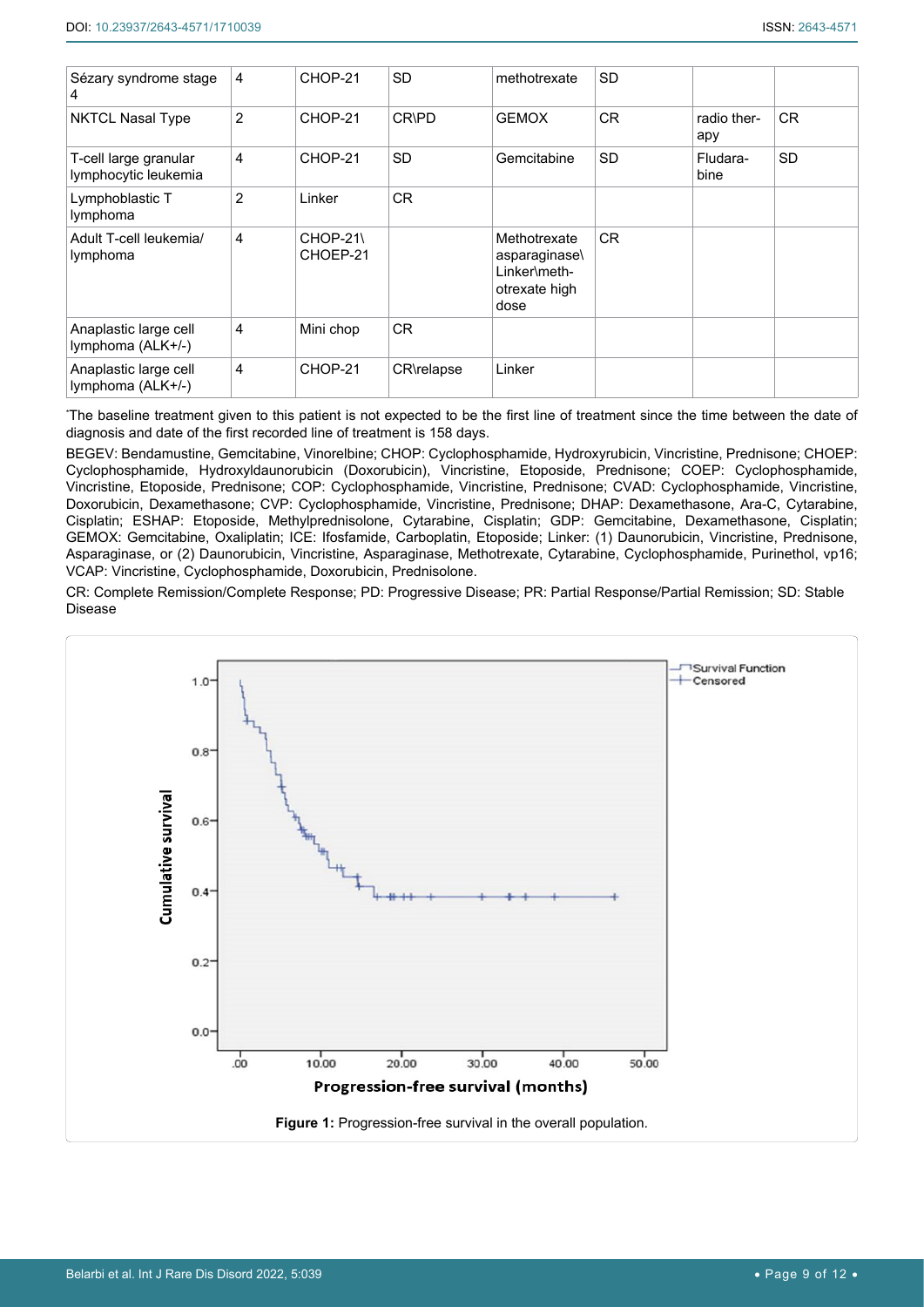<span id="page-9-0"></span>

small sample size in each subtype ( $p = 0.891$ ). Median survival was 14.5 months. Due to the large amount of censoring (55%), it was not possible to estimate confidence intervals. Median survival did not differ between PTCL types ( $p = 0.167$  for log-rank test and  $p =$ 0.168 for Cox proportional hazard mode). Although due to the small sample sizes, median survival for individual subtypes could not be estimated, the log-rank test showed that there was no significant difference in the survival distribution between subtypes ( $p = 0.263$  for log-rank test and p = 0.266 using Cox regression).

One-year and 3-year survival were 57.3% (95%CI: 43.7%-70.9%) and 49.3% (95% CI: 34.9%-63.7%), respectively.

## **Discussion**

In this Algerian cohort of patients with PTCL, slightly more than half were male and the mean and median ages at diagnosis were 55.1 and 54.9 years, respectively. The most common PTCL types were nodal (45%) and leukemic (22%) and the majority of patients were in stages 3 or 4 at diagnosis. Although there was a wide spread of PTCL subtypes, the most common were PTCL-NOS (20%), anaplastic large cell lymphoma (ALCL) (17%), adult T-cell leukemia/lymphoma (ATLL) (17%), NKTCL nasal type (9%) and AITL (9%). Serology data were unavailable for all but two of the patients and no conclusions can be made about possible oncogenic cofactors that might influence the subtype distribution.

Baseline clinical examination was unremarkable except for documentation of enlarged lymph nodes in 11/60 patients (18%) and dermatological signs or symptoms in 9/60 (15%). Median values for hemoglobin and red blood cells indicated that anemia was common at baseline and also at the last observation. Of the 59 patients who had documented treatment, approximately two thirds received either CHOP or CHOEP as the documented first-line treatment regimen, and overall, there were no statistically significant differences between the different PTCL subtypes in selected baseline regimen. Approximately half of the patients (29/60; 49%) received a second-line treatment and 8 (14%) received third-line treatment. CHOEP-21 (6/29; 21%) GEMOX (14%), DHAP and ESHAP (3/29; 10% each) were the most commonly employed secondline regimens. A positive outcome (SD, CR, PR, ongoing treatment) was recorded for only 12/31 (39%) of the patients who did not progress to a second-line regimen, suggesting that a first-line regimen was unsuccessful in 47/59 (80%) of patients. Median survival was 14.5 months and 1-year and 3-year survival were 57% and 49%, respectively. Because of the small numbers of patients in the different subtype groups, we were unable to determine whether survival rates might be different between subgroups.

Overall, the phenotype of our Algerian cohort is not markedly different from that observed in a large international cohort of patients with PTCL and NKTCL. Among 1314 patients from 22 countries, the most common subtypes were PTCL-NOS (25.9%), angioimmunoblastic type (18.5%), NKTCL (10.4%), and ATLL (9.6%) [[6](#page-10-4)]. PTCL-NOS was the most common subtype in both North America and Europe (34%), whereas NKTCL and ATLL were common in Asia. In this respect, the frequencies of both NKTCL and ATLL in our cohort were somewhat in between those reported in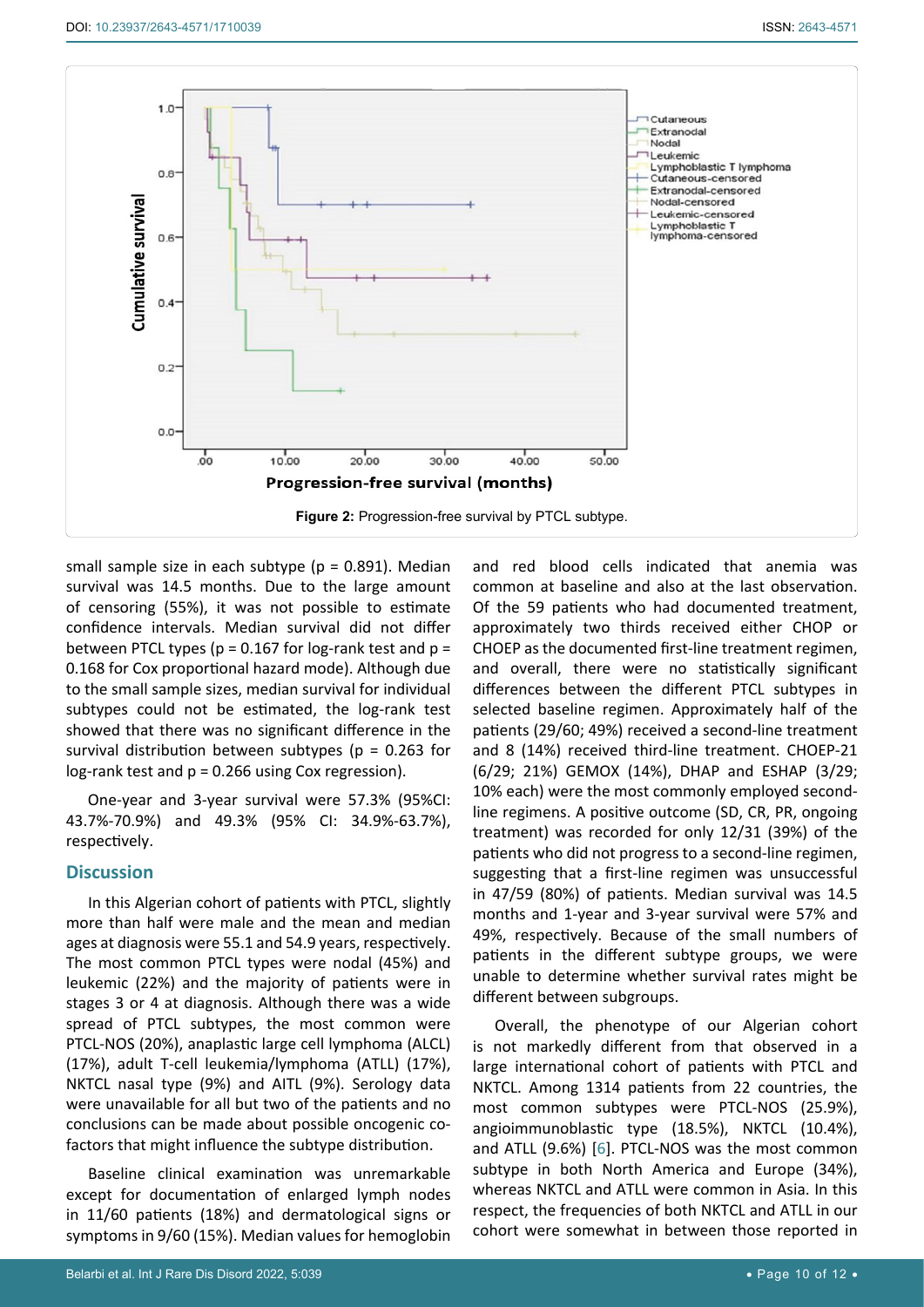Asia (approximately 22% and 25%, respectively) and North America (approximately 5% and 2%) and Europe (approximately 4% and 1%). In a multinational, multicenter, prospective registry of 490 patients with PTCL enrolled from 9 Asian countries, of whom 59% were male and the median age was 59 years, NKTCL (28%) and AITL (24%) accounted for more than half of the patients, and PTCL-NOS for only 20% [\[7\]](#page-10-5). ALCL (ALK +/-) comprised 16% of the cohort.

The predominant treatments for PTCL-NOS, AITL and ALCL were CHOP-like and CHOEP-like, and no significant difference was observed in survival between these regimens. Although previous registry data has suggested that adding etoposide to CHOP might improve outcomes, data are conflicting and we did not observe any apparent benefit with CHOEP versus CHOP. A recent meta-analysis suggested that there were no differences in therapeutic effect for patients with PTCL between CHOP and CHOEP with regards to CR, PR, and overall response rate [[24\]](#page-11-2).

Although because of heterogeneity of data in different registries it is difficult to make direct comparisons, survival rates in our cohort appear to be similar or slightly lower to those observed in other registries. In a prospective cohort study of 256 patients with nodal PTCL in America, of whom 63% received a doxorubicin or doxorubicin plus etoposide-containing regimen as initial therapy and approximately 76% were stage III or IV, estimated median survival was 43 months and 12- and 24-month survival rates were 71.7% and 58.7%, respectively [[9](#page-10-6)]. In the Swedish registry, 499 patients out of 594 treated with chemotherapy received CHOP or CHOEP as first-line treatment and the overall response rate was 65-75% [[12](#page-10-7)]. In the overall cohort of 755 patients, 65% were stage III or IV and 5-year overall survival was 34%. Among 198 patients in a Korean nationwide prospective registry, 61% were male and the majority presented as advanced stage disease [\[15](#page-11-3)]. CHOP or CHOP-like therapy was the first-line regimen in 75% and the 2-year overall survival rate was 64.4%.

## **Conclusion**

In this cohort of Algerian patients with PTCL, the majority of patients were men presenting at a young age with advanced disease. The most common subtypes of PTCL included PTCL-NOS, ALCL, ATLL, NKTL and AITL. This spectrum of subtypes resembles more closely that observed in Asian countries than in European or North American non-Hispanic White patients. Most patients are treated with an initial regimen of CHOP or CHOEPbased chemotherapy. The prognosis for these patients remains poor, with less than one out of five responding satisfactorily to first-line therapy, and fewer than half surviving for more than 3 years.

# **Funding and Disclosures**

The study and writing the report were supported

by a non-restrictive grant from Mundipharma Middle East FZ-LLC. The study was conducted independently of the sponsor with assistance from a third party contract research organization.

NBB, MAB, MTA and FG were jointly responsible for conceiving the study, all decisions relating to the conduct of the study, interpretation of the results and decision to submit the article for publication. DW wrote the first draft of the study. All of the authors reviewed, contributed to, and approved drafts and the final manuscript and agree to be responsible for all aspects of this work. DW reports personal fees from Mundipharma Middle East FZ-LLC. The authors report no other conflicts of interests relating to this study.

## **References**

- <span id="page-10-0"></span>1. [Macon WR \(2009\) Peripheral T-cell lymphomas. Hematol](https://pubmed.ncbi.nlm.nih.gov/19577171/)  [Oncol Clin North Am 23: 829-842.](https://pubmed.ncbi.nlm.nih.gov/19577171/)
- <span id="page-10-1"></span>2. [Matutes E \(2018\) The 2017 WHO update on mature T-and](https://pubmed.ncbi.nlm.nih.gov/29741263/)  [natural killer \(NK\) cell neoplasms. Int J Lab Hematol 40:](https://pubmed.ncbi.nlm.nih.gov/29741263/)  [97-103.](https://pubmed.ncbi.nlm.nih.gov/29741263/)
- <span id="page-10-2"></span>3. [d'Amore F, Gaulard P, Trümper L, Corradini P, Kim W-S,](https://pubmed.ncbi.nlm.nih.gov/26314772/)  [et al. \(2015\) Peripheral T-cell lymphomas: ESMO Clinical](https://pubmed.ncbi.nlm.nih.gov/26314772/)  [Practice Guidelines for diagnosis, treatment and follow-up.](https://pubmed.ncbi.nlm.nih.gov/26314772/)  [Ann Oncol 26: v108-v115.](https://pubmed.ncbi.nlm.nih.gov/26314772/)
- <span id="page-10-8"></span>4. [Adams SV, Newcomb PA, Shustov AR \(2016\) Racial](https://pubmed.ncbi.nlm.nih.gov/26962200/)  [patterns of peripheral T-cell lymphoma incidence and](https://pubmed.ncbi.nlm.nih.gov/26962200/)  [survival in the United States. J Clin Oncol 34: 963-971.](https://pubmed.ncbi.nlm.nih.gov/26962200/)
- <span id="page-10-9"></span>5. [Rodriguez-Abreu D, Filho VB, Zucca E \(2008\) Peripheral](https://pubmed.ncbi.nlm.nih.gov/18050364/)  [T-cell lymphomas, unspecified \(or not otherwise specified\):](https://pubmed.ncbi.nlm.nih.gov/18050364/)  [A review. Hematol Oncol 26: 8-20.](https://pubmed.ncbi.nlm.nih.gov/18050364/)
- <span id="page-10-4"></span>6. [Vose J, Armitage J, Weisenburger D \(2008\) International](https://pubmed.ncbi.nlm.nih.gov/18626005/)  [peripheral T-Cell and natural killer/T-cell lymphoma study:](https://pubmed.ncbi.nlm.nih.gov/18626005/)  [Pathology findings and clinical outcomes. J Clin Oncol 26:](https://pubmed.ncbi.nlm.nih.gov/18626005/)  [4124-4130.](https://pubmed.ncbi.nlm.nih.gov/18626005/)
- <span id="page-10-5"></span>7. [Yoon SE, Kim SJ, Chen T-Y, Park Y, Poon LM, et al. \(2019\)](https://www.sciencedirect.com/science/article/pii/S0006497118619639)  [Results of Intercontinental cooperative non-hodgkin t-cell](https://www.sciencedirect.com/science/article/pii/S0006497118619639)  [lymphoma prospective registry study. Blood 134: 4035.](https://www.sciencedirect.com/science/article/pii/S0006497118619639)
- <span id="page-10-10"></span>8. [Boudjerra N, Perry AM, Audouin J, Diebold J, Nathwani](https://pubmed.ncbi.nlm.nih.gov/25012941/)  [BN, et al. \(2015\) Classification of non-Hodgkin lymphoma](https://pubmed.ncbi.nlm.nih.gov/25012941/)  [in Algeria according to the World Health Organization](https://pubmed.ncbi.nlm.nih.gov/25012941/)  [classification. Leuk Lymphoma 56: 965-970.](https://pubmed.ncbi.nlm.nih.gov/25012941/)
- <span id="page-10-6"></span>9. [Carson KR, Horwitz SM, Pinter-Brown LC, Rosen ST, Pro](https://pubmed.ncbi.nlm.nih.gov/27911989/)  [B, et al. \(2017\) A prospective cohort study of patients with](https://pubmed.ncbi.nlm.nih.gov/27911989/)  [peripheral t-cell lymphoma in the United States. Cancer](https://pubmed.ncbi.nlm.nih.gov/27911989/)  [123: 1174-1183.](https://pubmed.ncbi.nlm.nih.gov/27911989/)
- <span id="page-10-3"></span>10. [Bellei M, Foss FM, Shustov AR, Horwitz SM, Marcheselli](https://pubmed.ncbi.nlm.nih.gov/29599200/)  [L, et al. \(2018\) The outcome of peripheral T-cell lymphoma](https://pubmed.ncbi.nlm.nih.gov/29599200/)  [patients failing first-line therapy: A report from the](https://pubmed.ncbi.nlm.nih.gov/29599200/)  [prospective, International T-Cell Project. Haematologica](https://pubmed.ncbi.nlm.nih.gov/29599200/)  [103: 1191-1197.](https://pubmed.ncbi.nlm.nih.gov/29599200/)
- <span id="page-10-11"></span>11. [Ma H, Marchi E, OÇommor OA \(2020\) The peripheral T-cell](https://pubmed.ncbi.nlm.nih.gov/32976753/)  [lymphomas: An unusual path to cure. Lancet Haematol 7:](https://pubmed.ncbi.nlm.nih.gov/32976753/)  [e765-e771.](https://pubmed.ncbi.nlm.nih.gov/32976753/)
- <span id="page-10-7"></span>12. [Ellin F, Landström J, Jerkeman M, Relander T \(2014\) Real](https://pubmed.ncbi.nlm.nih.gov/25006130/)[world data on prognostic factors and treatment in peripheral](https://pubmed.ncbi.nlm.nih.gov/25006130/)  [T-cell lymphomas: A study from the Swedish Lymphoma](https://pubmed.ncbi.nlm.nih.gov/25006130/)  [Registry. Blood 124: 1570-1577.](https://pubmed.ncbi.nlm.nih.gov/25006130/)
- <span id="page-10-12"></span>13. [Janikova A, Chloupkova R, Campr V, Klener P, Hamouzova](https://pubmed.ncbi.nlm.nih.gov/31065733/)  [J, et al. \(2019\) First-line therapy for T cell lymphomas:](https://pubmed.ncbi.nlm.nih.gov/31065733/)